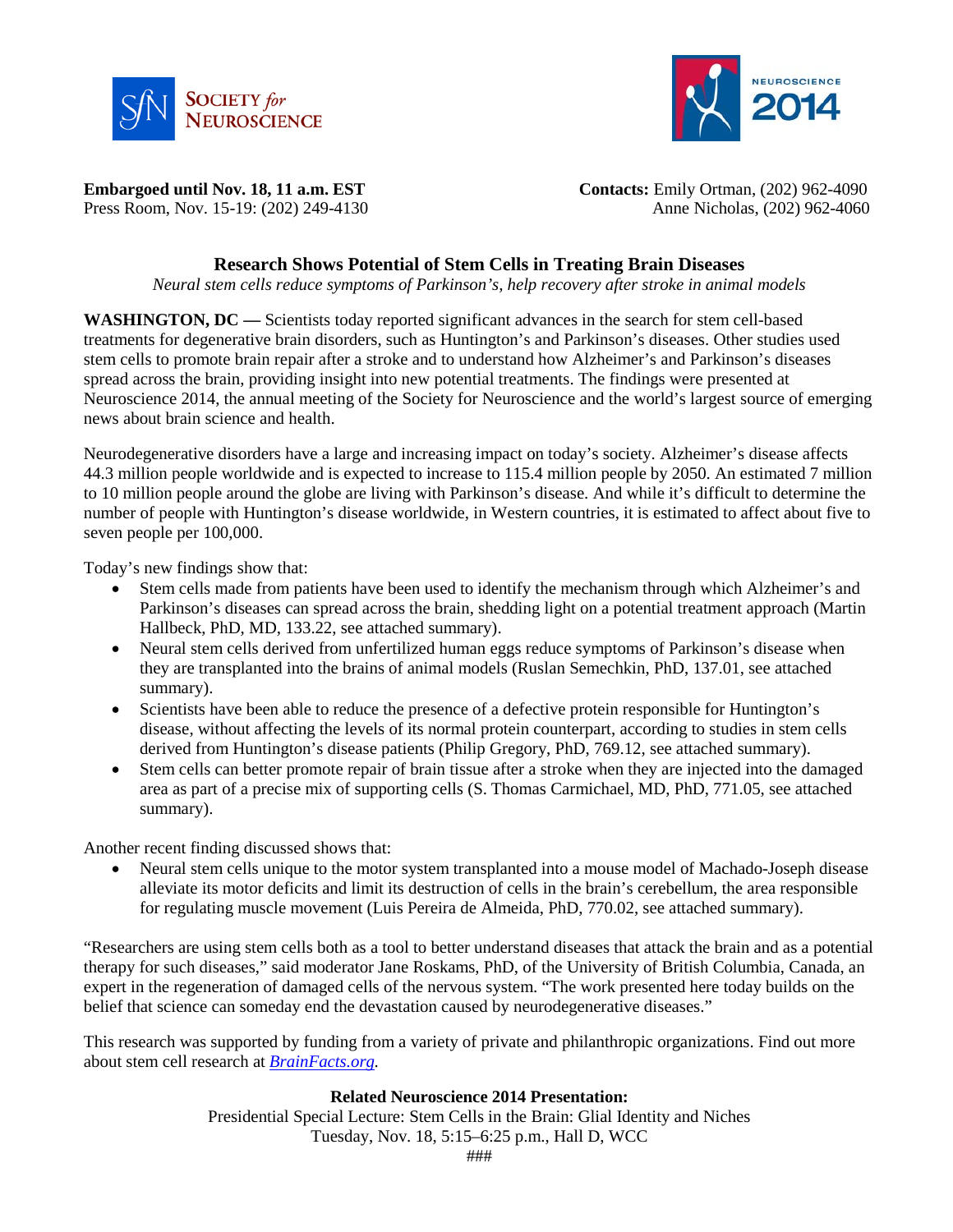### **Abstract 133.22 Summary**

**Lead Author: Martin Hallbeck, MD, PhD** Linkoping University Linkoping, Sweden

+46 730 555 103 [martin.hallbeck@liu.se](mailto:martin.hallbeck@liu.se)

#### **Stem Cell Culture System Helps Show How Alzheimer's and Parkinson's Diseases Spread Across the Brain** *Findings may point to new direction for treatment research*

Working with stem cells in the laboratory, scientists are discovering how Alzheimer's and Parkinson's diseases are spread from neuron to neuron across the brain, prompting widespread destruction of brain cells. The findings were presented today at Neuroscience 2014, the annual meeting of the Society for Neuroscience and the world's largest source of emerging news about brain science and health.

"Toxic proteins accumulate and are packaged within one neuron, and that package is released into the gap between neurons where it can be taken up by another neuron," explained lead author Martin Hallbeck, PhD, of Linkoping University in Sweden. "We can now use this new knowledge, together with new model systems, to search for drugs that can block the progression of neurodegenerative diseases."

Today, only symptomatic treatments are available for Alzheimer's and Parkinson's diseases. In both diseases, research indicates that bundles of toxic proteins — called oligomers — damage cells and act as seeds for the formation of additional bundles, spreading the damage across the brain and causing progressive degeneration of brain function. Recent studies suggest that oligomers are transferred from one neuron to the next, but it was unclear how this transfer takes place.

To solve this puzzle, Hallbeck and his colleagues used stem cells obtained from healthy adult human cells. They induced these cells to develop into neurons that could be grown and studied in the laboratory. The researchers then fluorescently tagged the two oligomer types involved in Alzheimer's and Parkinson's diseases. Tracking the fluorescent oligomers in the cell culture, they discovered that the oligomers are packaged in tiny vesicles, called exosomes, which are released into the gap between neurons. Once there, the exosome and its toxic protein passenger are taken up by another neuron, spreading disease.

The researchers also found that transfer between neurons could be prevented by using a small molecule that inhibits the uptake process — a finding the points to a potential new class of drugs that could be developed to block the continuous cognitive deterioration of neurodegenerative diseases.

Research was supported with funds from The Swedish Alzheimer's Foundation, The Swedish Research Council, Swedish Brain Power, The Swedish Dementia Foundation, and the Hans-Gabriel and Alice Trolle-Wachtmeister Foundation for Medical Research.

Scientific Presentation: Sunday, Nov. 16, 9–10 a.m., Halls A-C

133.22, Mechanisms for neuron-to-neuron transmission of neurodegenerative proteins

 $^*$ **M. HALLBECK'**, M. S. SINHA', A. ANSELL<sup>I</sup>, A. FALK<sup>2</sup>, C. SACKMANN'<sup>1</sup>, E. SEVERINSSON', M. INGELSSON<sup>3</sup>, J. BERGSTRÖM<sup>3</sup>, J. MARCUSSON<sup>1</sup>; <sup>1</sup>Linkoping Univ., Linkoping, Sweden; <sup>2</sup>Dept. of Neurosci., Karolinska Institutet, Stockholm, Sweden; <sup>3</sup>Dept. of Publ. Health/Geriatrics, Uppsala Univ., Uppsala, Sweden

TECHNICAL ABSTRACT: Neurodegenerative (ND) disorders such as Alzheimer's disease and Parkinson's disease have a large and increasing impact on today's society. There is an emerging understanding of intracellular oligomeric protein aggregates as drivers of these diseases. Synaptic transfer of such aggregates from neuron-to-neuron in a prion like fashion have been shown and could, together with seeding capabilities, explain the progression of these diseases between anatomically associated regions. However, the cellular mechanisms of this spread have not been known, nor whether it is possible to interfere with the transfer. We have developed a neuronal 3D co-culture cell model to study the synaptic transfer of fluorescently labeled ND proteins (Nath et al. J. Neurosci 2012). Using this model we have now studied the cellular mechanisms of neuron-to-neuron transfer of fluorescently tagged oligomeric beta-amyloid (oAB) and oligomeric alpha-synuclein (oaSyn). We show that, in addition to neuronally differentiated human SH-SY5Y cells, neuronally differentiated human induced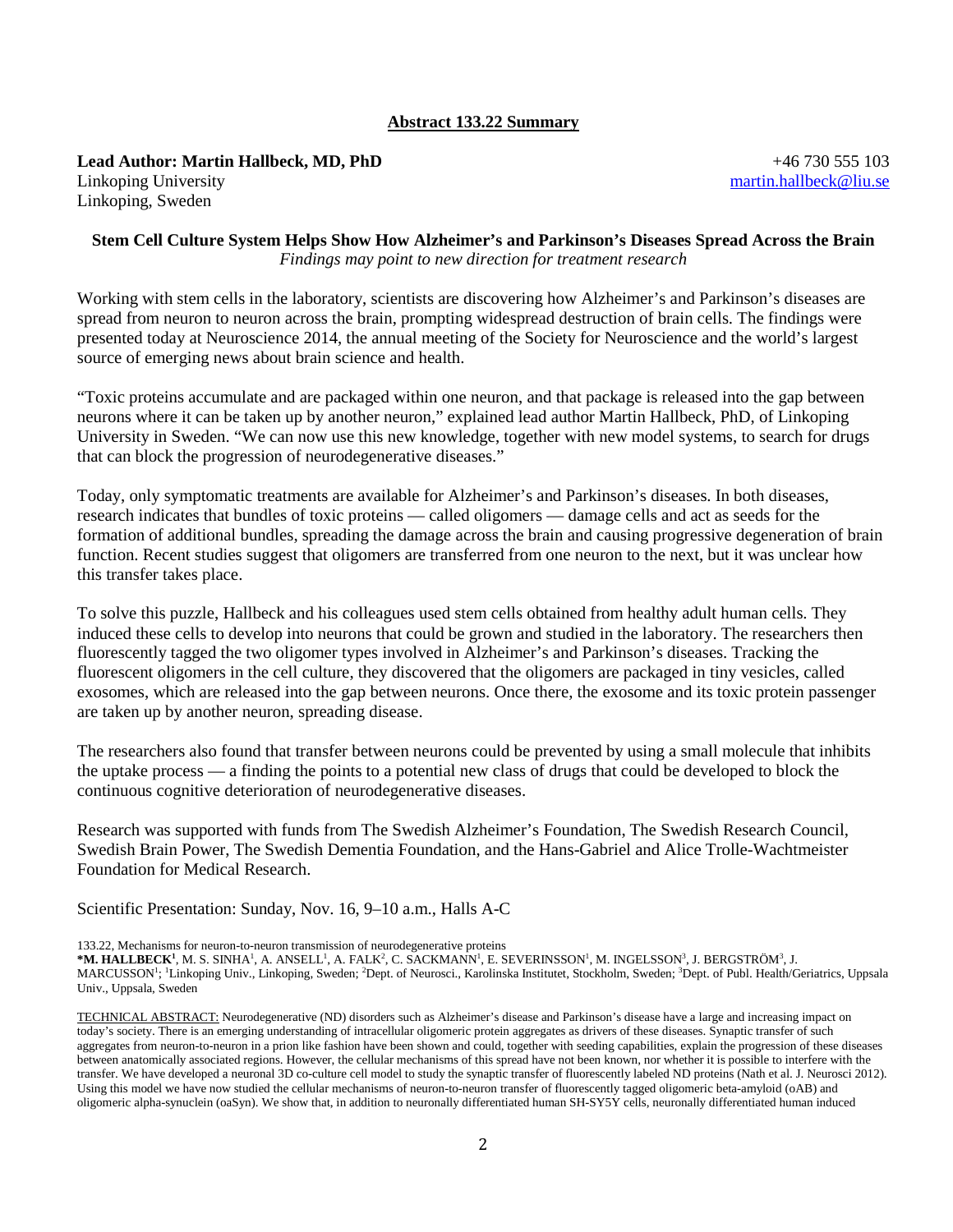pluripotent stem cells (iPSC) also can be used to study transfer in our cell model. Both oAB and oaSyn were shown to transfer between synaptically connected cells. Confocal microscopy of cells with fluorescent labeled oAB or oaSyn oligomers and co-labelled with immunocytochemistry for exosomal proteins (e.g. Flotilin-1) showed that both types of aggregates were present in intracellular exosomes. Exosomes containing the fluorescent labeled oligomers were isolated from concentrated media and fed to new cells, which internalized the oligomers. This cellular uptake of oligomer containing exosomes could be inhibited using Dynasore (Sigma-Aldrich), an inhibitor of dynamin dependent endocytosis. In conclusion this study shows the feasibility of neuronal differentiated iPSC's as a model for neuron-to-neuron transmission of oligomers implicated in neurodegeneration; that oligomers of neurodegenerative proteins are secreted at synapses in exosomes; and that ND oligomers can be transferred from neuron-to-neuron in a dynamin dependent way via exosomes. These results have important implications for understanding the propagation of neurodegenerative diseases.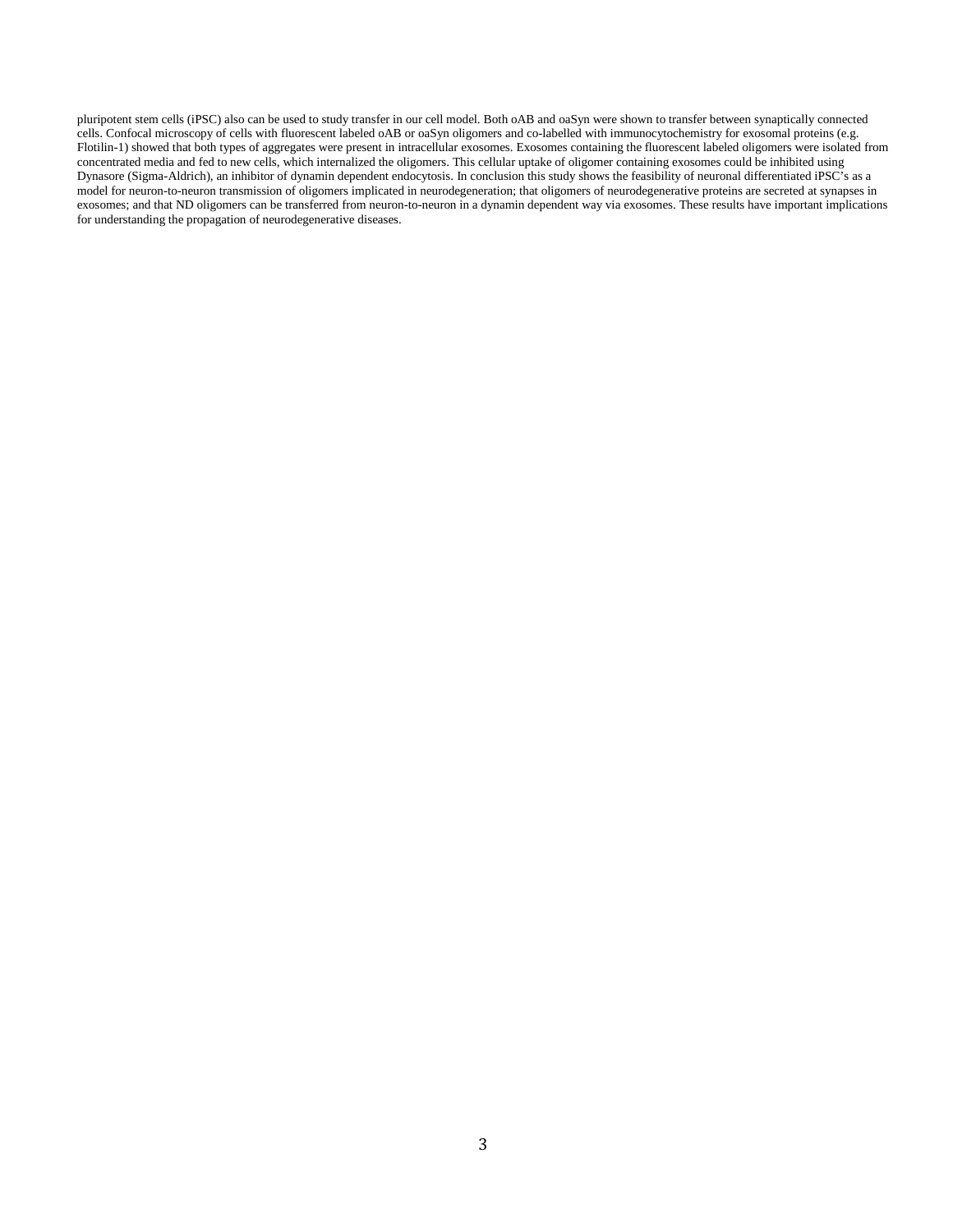# **Abstract 137.01 Summary**

**Lead Author: Ruslan Semechkin, PhD** International Stem Cell Corp. Carlsbad, Calif.

(760) 940-6383 [ras@intlstemcell.com](mailto:ras@intlstemcell.com)

#### **Neural Stem Cells Reduce Symptoms of Parkinson's Disease in Animal Studies**

*Implanting stem cells derived from unfertilized human eggs appears safe, effective in animal models* 

The transplantation of neural stem cells derived from unfertilized human eggs into the brains of animal models of Parkinson's disease has been shown to preserve dopamine levels and cells and reduce disease symptoms six months after cell transplantation, according to findings presented today at Neuroscience 2014, the annual meeting of the Society for Neuroscience and the world's largest source of emerging news about brain science and health.

"Cell-based therapies hold great promise in the treatment of Parkinson's disease, for which there is currently no cure," said lead author Ruslan Semechkin of the International Stem Cell Corp. in Carlsbad, Calif. "We believe these human neural stem cells provide a valuable new approach, and the results presented here bring the development of a diseasemodifying treatment for Parkinson's a step closer to reality."

An estimated 7 million to 10 million people worldwide are living with Parkinson's disease, marked by symptoms including tremors, muscular rigidity, and slow, imprecise movement. Parkinson's lowers levels of the neurotransmitter dopamine and causes the degeneration of a group of structures at the base of the brain involved with the coordination of movement. Current treatments manage the symptoms, but they do not stop disease progression and many produce unwanted side effects.

The researchers reported results from three preclinical studies evaluating the safety and efficacy of implanting neural stem cells derived from unfertilized human eggs in both nonhuman primates and rodents. Neural stem cells have the ability to differentiate into all the neural cells (neurons, astrocytes, and oligodendrocytes) that constitute the nervous system. The researchers worked with a type of stem cells called human parthenogenetic neural stem cells, which, unlike embryonic stem cells, do not require the destruction of embryos. These cells can be expanded indefinitely in the laboratory, providing the large cell numbers needed to treat Parkinson's patients.

Results from one of the nonhuman primate studies showed that six months after cell transplantation, Parkinson's symptoms were reduced and many healthy behaviors had returned to close to normal levels. Rodent studies indicated that the stem cells are safe, even at very high doses, with no signs of abnormal tissue, tumors, or stem cells spreading to other parts of the animal. In addition to behavioral improvements, higher levels of dopamine were detected in the treatment groups when compared with the control groups that did not receive transplanted cells.

These results will form part of an Investigational New Drug Application with the Food and Drug Administration supporting the use of these cells for the treatment of Parkinson's disease.

Research was supported with funds from the International Stem Cell Corp.

Scientific Presentation: Sunday, Nov. 16, 8–9 a.m., Halls A-C

TECHNICAL ABSTRACT: Cell-based therapies hold great promise in the treatment of Parkinson's disease (PD). Long-term symptomatic relief has been observed in some PD patients after implantation of fetal neural grafts, but their source is limited and ethically controversial. Human parthenogenetic stem cells (hpSCs) offer a more practical alternative because they can be expanded indefinitely *in vitro* and are derived from unfertilized eggs, avoiding the destruction of a

<sup>137.01,</sup> Preclinical development of a neural stem cell based therapy for Parkinson's disease

<sup>\*</sup>**R. A. SEMECHKIN<sup>1</sup>, R.** GONZALEZ<sup>I</sup>, I. GARITAONANDIA<sup>1</sup>, T. ABRAMIHINA<sup>1</sup>, M. POUSTOVOITOV<sup>1</sup>, G. K. WAMBUA<sup>1</sup>, A. NOSKOV<sup>1</sup>, A. CRAIN<sup>2</sup>, C. MCENTIRE<sup>3</sup>, L. LAURENT<sup>4</sup>, E. Y. SNYDER<sup>2</sup>, D. REDMOND<sup>3</sup>; <sup>1</sup>Intl. Stem Cell Corp, Carlsbad, CA; <sup>2</sup>Sanford-Burnham Med. Res. Inst., La Jolla, CA; <sup>3</sup>Yale Univ. Sch. of Med., New Haven, CT; <sup>4</sup>Univ. of California San Diego, San Diego, CA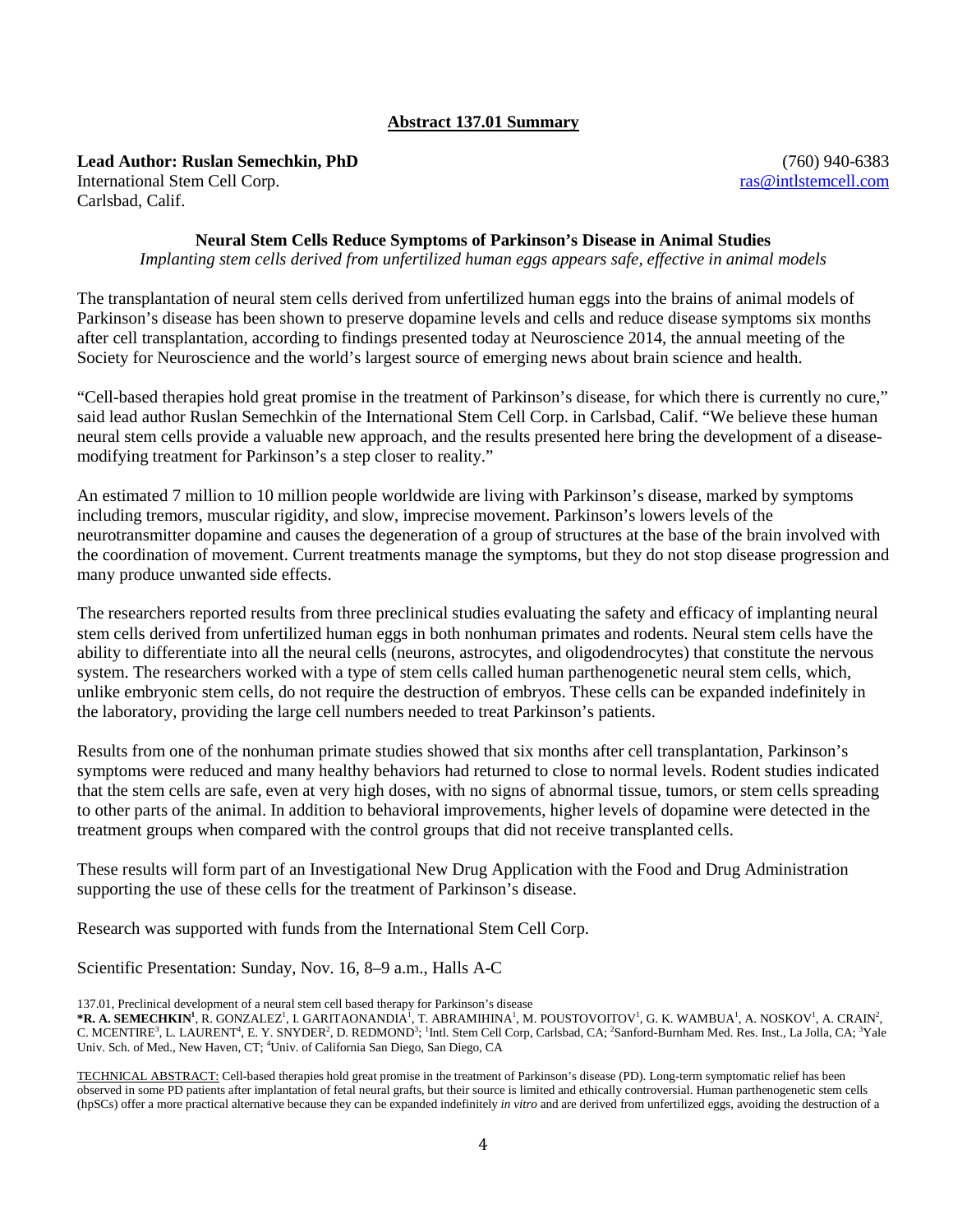potentially viable human embryo. We have previously reported that intracranial administration of hpSC-derived neural stem cells (hpNSCs) promote host repair of the nigrostriatal system and ameliorate symptoms in preclinical models of PD. We observed higher dopamine levels in the striatum and higher number of TH positive dopaminergic neurons in the substantia nigra of animals transplanted with hpNSCs, without signs of ectopic tissue, tumors, or biodistribution to other organs. Here we present IND-enabling data of three preclinical studies testing the safety and therapeutic potential of hpNSCs. Master and working cell banks of hpNSCs were manufactured under cGMP conditions and used in a pharmacology and toxicology study in non-human primates (NHP); a dose escalating efficacy study in PD rats; and a tumorigenicity and biodistribution study in athymic nude rats. In the NHP study, Parkinson scores and healthy behavior of MPTP-lesioned African green monkeys with moderate to severe Parkinsonism were recorded before and every month after transplantation. Interim results of this study show a reduction of Parkinson scores and an increase in healthy behavior six months after cell transplantation. Bilateral administration of hpNSCs into the caudate nucleus, putamen and substantia nigra appears to be safe with no adverse events such as dyskinesia or dystonia. We report interim results from the rodent studies that indicate hpNSCs are safe and effective in treating PD and bring the development of this cell therapy closer to the clinic.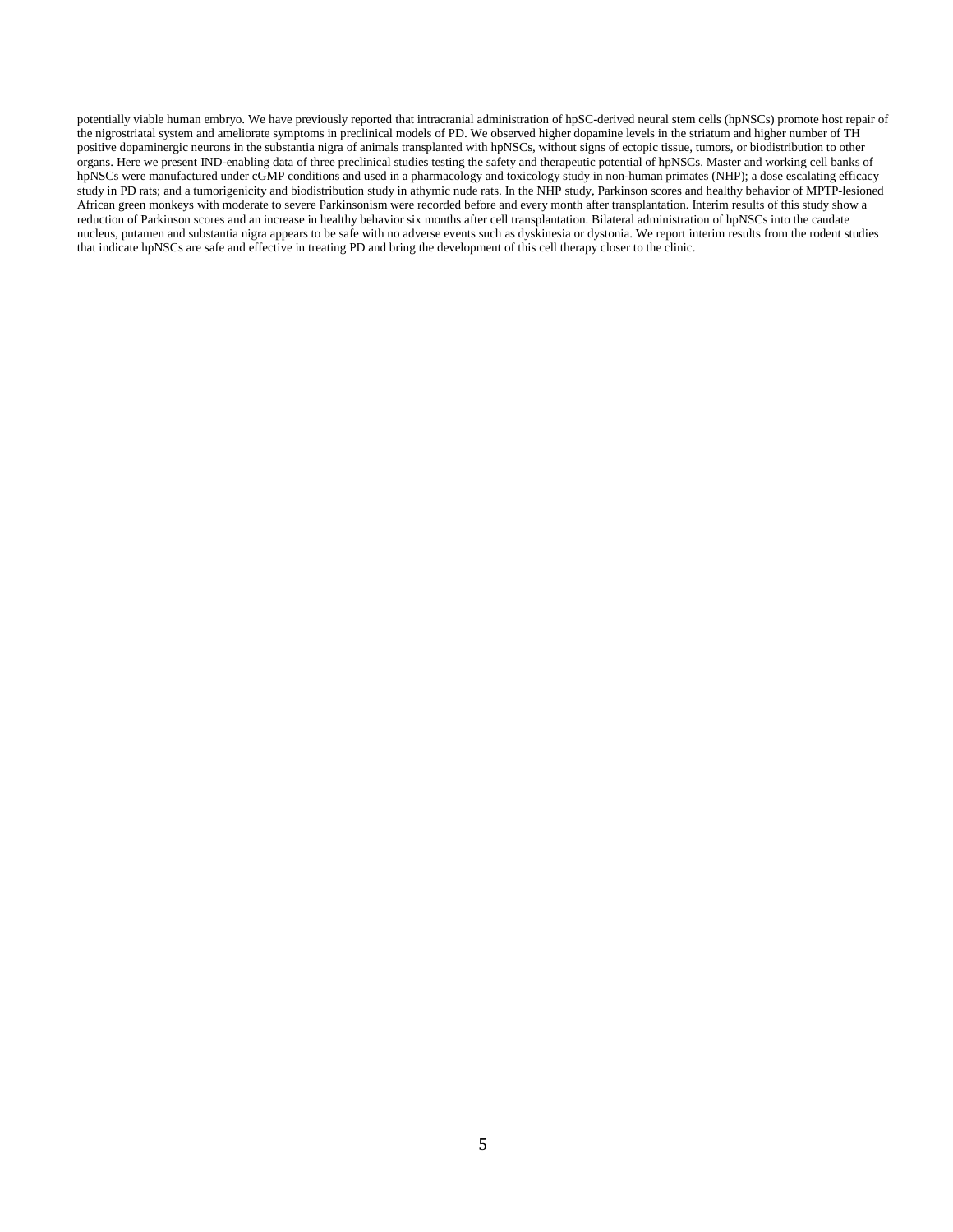### **Abstract 769.12 Summary**

**Senior Author: Philip Gregory, PhD** Sangamo BioSciences Inc. Richmond, Calif.

(510) 970-6002 [pgregory@sangamo.com](mailto:pgregory@sangamo.com)

**Novel Therapeutic Approach Improves Huntington's Disease Symptoms in Animal Model**

*Stem cell culture used to investigate potential new treatment; findings point to new class of drugs*

Working with both stem cell cultures and animal models, researchers have succeeded in reducing the production of a defective protein responsible for Huntington's disease, and they did so while leaving levels of the protein's normal counterpart unchanged — a critical goal in the search for effective treatment for this progressive, fatal disease. The findings were presented today at Neuroscience 2014, the annual meeting of the Society for Neuroscience and the world's largest source of emerging news about brain science and health.

Huntington's disease is a degenerative brain disorder that results from the ongoing destruction of nerve cells in the brain. Afflicted individuals lose their ability to walk, talk, think, and reason. Previously, research in animal models has shown that reducing the levels of the defective Htt protein can prevent, or even reverse, Huntington's disease. However, most methods used previously to lower Htt levels decreased both the protein's "good" and "bad" forms.

"Our approach hones in on the defective form of Htt, reducing disease symptoms and laying the groundwork for the development of a new class of drugs to treat Huntington's," said senior author Philip Gregory, PhD, senior vice president of research and chief scientific officer of Sangamo BioSciences Inc. in Richmond, Calif.

The study reports a novel therapeutic approach based on an engineered version of a class of natural proteins called zinc finger protein transcription factors, or ZFP TFs, that control the expression of specific genes. The researchers custom designed a ZFP TF to recognize the defective version of the gene that serves as a template for the dangerous form of the Htt protein. Because most cells in the human body produce Htt, the researchers were able to test the engineered ZFP TF in skin stem cells (fibroblast cells) derived from Huntington's patients. In these cell cultures, the ZFP TFs lowered the production of mutant Htt by more than 90 percent, while leaving levels of the normal protein unaffected. Importantly, mutant Htt was also reduced in neurons that originated from Huntington's patient cell cultures, and this reduction reversed several disease-related neuron defects, including their susceptibility to cell death. And in mouse models of Huntington's disease, ZFP TFs significantly reduced the production of mutant Htt, reversing disease-related motor defects.

Research was supported with funds from CHDI and Shire International GmbH, Sangamo's partner in the development of this therapeutic.

Scientific Presentation: Wednesday, Nov. 19, 1–4:15 p.m., Room 147B

769.12, Engineered zinc finger transcriptional repressors selectively inhibit mutant huntingtin expression and reverse disease phenotypes in Huntington's disease patient-derived neurons and in rodent models

\*H. S. ZHANG<sup>1</sup>, B. ZEITLER<sup>1</sup>, S. FROELICH<sup>1</sup>, Q. YU<sup>1</sup>, J. PEARL<sup>1</sup>, D. E. PASCHON<sup>1</sup>, J. C. MILLER<sup>1</sup>, A. E. KUDWA<sup>2</sup>, Y. SEDAGHAT<sup>3</sup>, D. LI<sup>1</sup>, K. MARLEN<sup>1</sup>, D. GUSCHIN<sup>1</sup>, L. ZHANG<sup>1</sup>, M. MENDEL<sup>1</sup>, E. J. REBAR<sup>1</sup>, F. D. URNOV<sup>1</sup>, S. KWAK<sup>4</sup>, V. MACK<sup>3</sup>, I. MUNOZ-SANJUAN<sup>4</sup>, **P. D.** GREGORY<sup>1</sup>; <sup>1</sup>Therapeut. Gene Regulation, Sangamo BioSciences Inc., RICHMOND, CA; <sup>2</sup>Psychogenics, Tarrytown, NY; <sup>3</sup>Evotec AG, Hamburg, Germany; <sup>4</sup> CHDI Fndn., Los Angeles, CA

TECHNICAL ABSTRACT: Huntington's disease (HD) is a fatal autosomal dominant neurodegenerative disease caused by CAG-trinucleotide repeat expansion in exon 1 of the Huntingtin (Htt) gene. Repeat lengths of 35 or fewer CAGs are not linked to pathophysiology, whereas 40 or more CAGs invariably lead to HD, which most severely affects the basal ganglia and cerebral cortex and is characterized by a progressively worsening chorea, cognitive and psychiatric dysfunctions. Based on results from rodent studies that show that reduction of Htt levels lead to phenotypic improvement, multiple Htt-lowering strategies, such as RNAi and antisense oligonucleotides, are being pursued as potential therapies for HD. However, most of these methods either simultaneously down-regulate mutant Htt as well as wild type Htt, which may play critical roles in various cellular processes, or target mutant Htt based on single nucleotide polymorphisms (SNPs) that are only applicable to various subpopulations of patients. Engineered zinc-finger protein transcription factors (ZFP TFs) can be designed to bind virtually any DNA sequence and regulate gene expression. By designing ZFPs to specifically recognize the CAG expansion, we sought to develop a therapeutic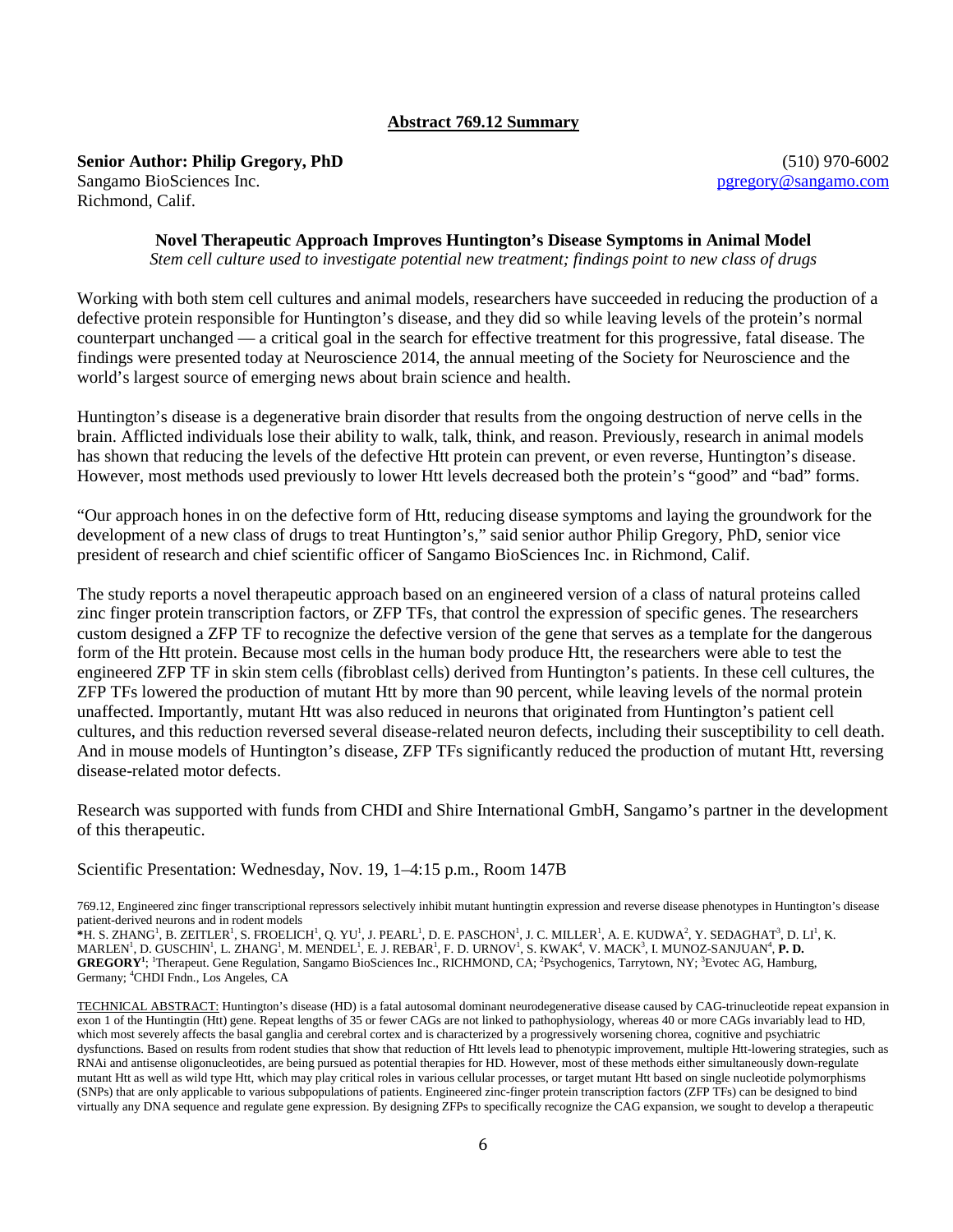strategy that can selectively target the mutant Htt and be applied to the majority of the patient population. We showed that ZFPs can be engineered to minimally regulate the normal Htt alleles (CAG15-21) while driving approximately 90 percent repression of mutant Htt alleles (CAG40-69) in multiple fibroblasts lines derived from HD patients. Such allele-specific repression of mutant Htt can also be achieved in neurons differentiated from HD patient stem cells. Moreover, ZFP repressors of mutant Htt reversed multiple phenotypes exhibited by HD neurons, including reduced energetics and susceptibility to cell death upon growth factor withdrawal. To test their *in vivo* efficacy, ZFPs were delivered using adeno-associated virus (AAV) vectors to the striatum of HD model mice. In R6/2 mice, ZFPs led to significantly reduced levels of mutant Htt mRNA without affecting normal Htt levels; they also increased expression levels of medium spiny neuron markers, suggesting ZFP-mediated protection of those cells. Significant improvements in motor defects, such as clasping, were also observed in ZFP-treated R6/2 mice. In Q175 mice, ZFPs not only prevented mutant Htt aggregation when delivered at two months of age, but also led to significant clearance of existing Htt aggregates when delivered at six months of age. Together, these results support the further development of allele-specific ZFP repressors as a therapy for HD.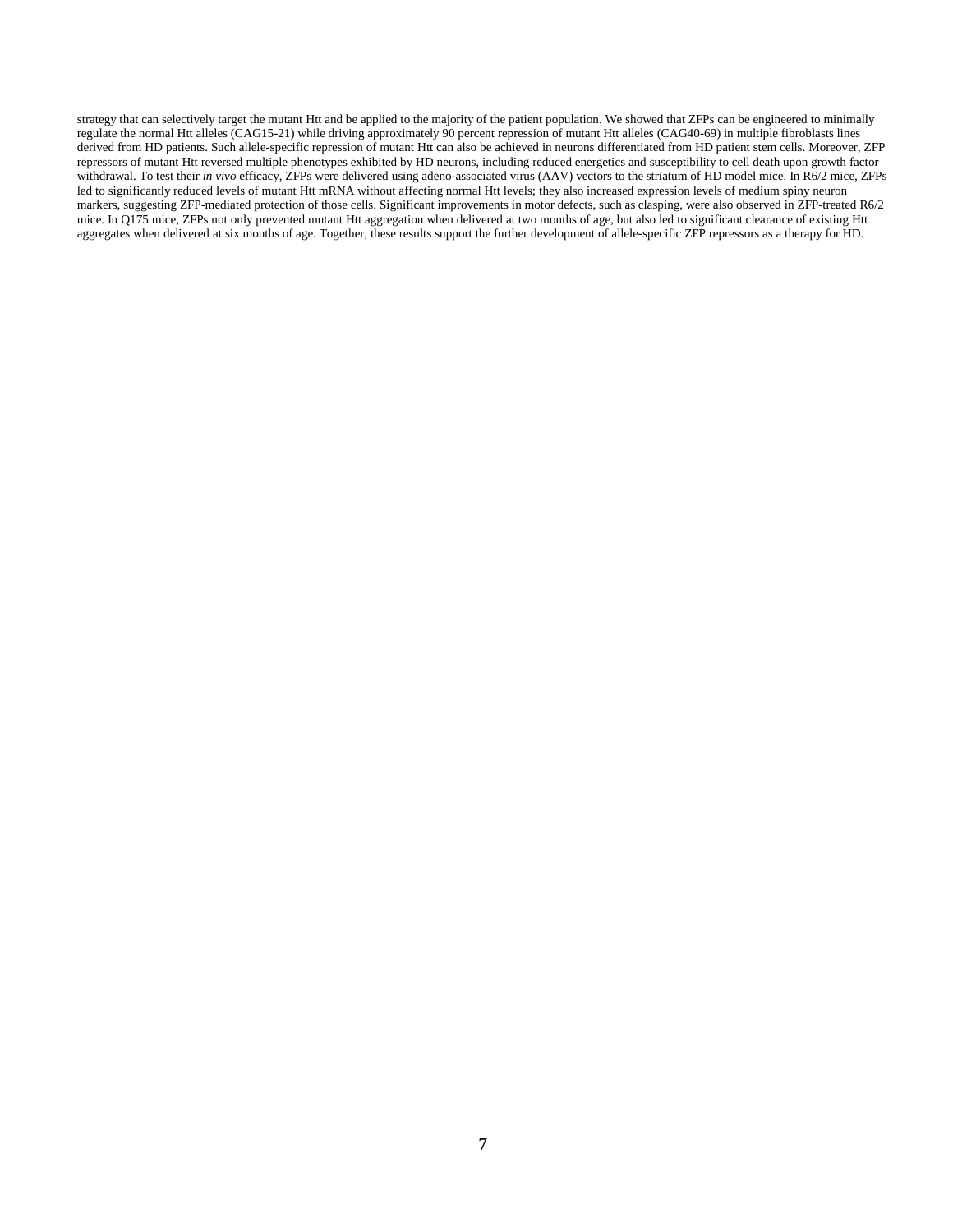### **Abstract 771.05 Summary**

**Senior Author: S. Thomas Carmichael, MD, PhD**

David Geffen School of Medicine at UCLA Los Angeles

(310) 206-9826 [scarmichael@mednet.ucla.edu](mailto:scarmichael@mednet.ucla.edu)

#### **Bioengineered Cell Gel Enables Stem Cells to Boost Recovery After Stroke**

*Animal study shows improved survival and maturation of stem cells, integration into brain tissue*

Researchers have created a unique mix of cells and supportive molecules that, when injected into the site of stroke in animal models, improves recovery and survival. The mixture forms a nurturing environment in which stem cells can develop into full-fledged nerve cells, according to findings presented today at Neuroscience 2014, the annual meeting of the Society for Neuroscience and the world's largest source of emerging news about brain science and health.

"Stem cells can do more for stroke recovery when they are delivered within a supportive environment," said senior author Tom Carmichael of the University of California, Los Angeles. "Our approach promoted the survival of transplanted stem cells at the very site of the stroke, which enabled their development into mature brain cells and their integration with other brain tissue."

Stroke is the leading cause of adult disability, and there is no medical therapy that consistently promotes brain repair and recovery after stroke. Neural stem cells have moved into clinical trials as a potential remedy for stroke-related brain damage, but their effectiveness has been limited by poor survival of the transplanted cells.

To overcome this limitation, the researchers targeted the actual stroke cavity so that the stem cell transplant would not disrupt normal tissue, and they used a naturally occurring molecular matrix found in the brain, called hyaluronic acid, or HA. HA is important in brain development and is found close to areas of the brain containing stem cells. The researchers combined HA with a mix of growth factors that support stem cell survival and differentiation, as well as molecules that signal a normal brain environment. Stem cells were encapsulated in this matrix, which assembles itself into a gel once injected into the brain.

Researchers tested the HA gel in mice. One group of mice received the gel a week after an induced stroke. A second group received only stem cells after stroke. Survival was high in first group, and poor in the second. When engulfed in the HA gel, the stem cells not only survived in large numbers, but also differentiated into mature brain cells and gradually integrated into the host brain tissue. The HA gel promoted growth of new blood vessels into the graft, a critical requirement for rebuilding brain tissue. Furthermore, scientists report that the HA gel can be visualized on routine magnetic resonance imaging scanning, achieving an important goal of tracking a brain recovery over time.

Research was supported with funds from the California Institute of Regenerative Medicine.

Scientific Presentation: Wednesday, Nov. 19, 1–4:15 p.m., Room 152B

771.05, Biopolymer hydrogels promote neural precursor cell survival as a transplanted matrix in stroke

\*P. MOSHAYEDI<sup>1</sup>, A. R. BERG<sup>1</sup>, J. P. LAM<sup>2</sup>, L. NIH<sup>2</sup>, W. LOWRY<sup>3</sup>, T. SEGURA<sup>2</sup>, S. T. CARMICHAEL<sup>1</sup>; <sup>1</sup>Dept. of Neurol., <sup>2</sup>Dept. of Chem. and Biochem., <sup>3</sup>Dept. of Mol. Cell and Developmental Biol., Univ. of California Los Angeles, Los Angeles, CA

TECHNICAL ABSTRACT: Stroke is a leading cause of disability in the world. Neural stem or progenitor cell transplantation in stroke has been shown to induce repair and recovery. However, cell transplantation in stroke is limited by poor transplant survival. Here we have employed self-polymerizing hyaluronan (HA) based gels to encapsulate neural precursor cells (NPCs) upon transplantation into a cortical model of brain infarction. Hydrogel parameters such as elasticity, cross-linking characteristics and incorporation of growth factors or motifs for proteins commonly found in precursor cell-extracellular matrix interactions are crucial in tissue reconstruction. Examining a range of elasticities revealed that injecting a hydrogel of 350 Pa, which is close in elasticity to that of the brain, will promote the best replacement of infarcted tissue but imposes no stress on surrounding brain, as measured by gliosis and inflammation. By using different crosslinkers, HA gels can be rendered sensitive or resistant to matrix metalloproteinases (MMPs), enzymes that are active in stroke and might interact with the HA matrix. This study revealed that MMP-sensitive HA gels promote angiogenesis by 9-folds; possibly because MMP-secreting endothelial cells are able to digest their way up in the gel matrix. We further enriched HA gels by incorporating motifs of extracellular matrix (ECM) proteins and growth factors. To extend these capabilities to cell transplantation approaches, human NPCs derived from induced-pluripotent stem (iPS) cells were encapsulated into HA gels with varying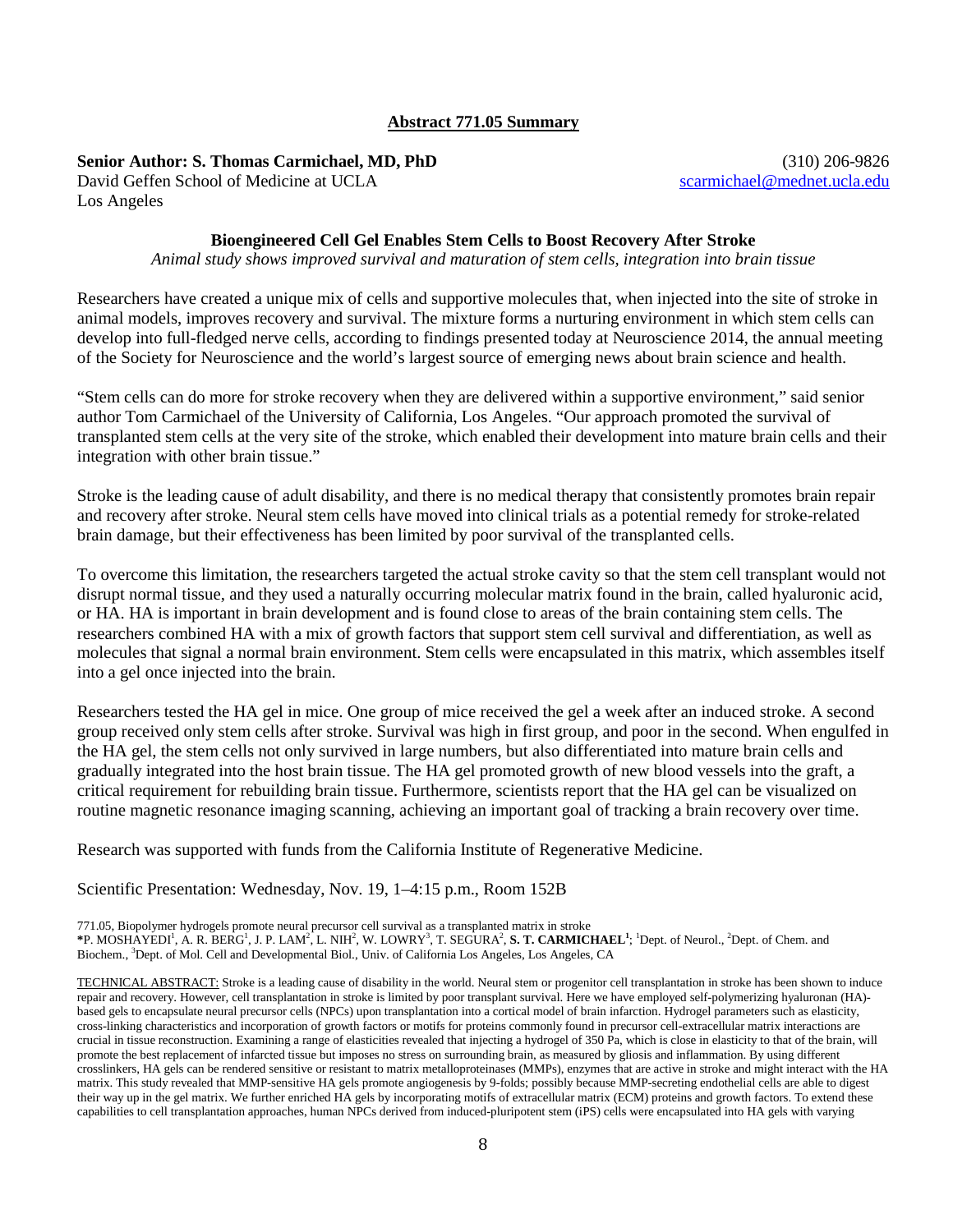concentrations of RGD, YIGSR and IKVAV motifs (from fibronectin and laminin molecules) as well as BMP4 and BDNF. Subsequently the optimized combination that promoted the highest cell survival *in vitro* was discovered. This finding was confirmed when the optimized gel induced the highest proliferation of encapsulated cells *in vivo*. In addition, the same combination of HA gel promoted the highest rate of neuronal differentiation in encapsulated cells, as well as angiogenesis and integration with astrocytic backbone of the host tissue. We then showed that encapsulation in optimized HA gel improves survival of cells upon transplantation into cortical infarcts of drug-induced immunosuppressed wild-type mice. These preliminary results show HA-based biopolymers are a viable method of NPC delivery to infarcted brain, and they can also promote cells' survival once they are supplemented with an optimized combination of growth factors and motifs of proteins present in the neural precursor cell niche. Future studies will now focus on discovering any advantage for HA-based hydrogels for the improvement of motor deficits after cortical stroke.